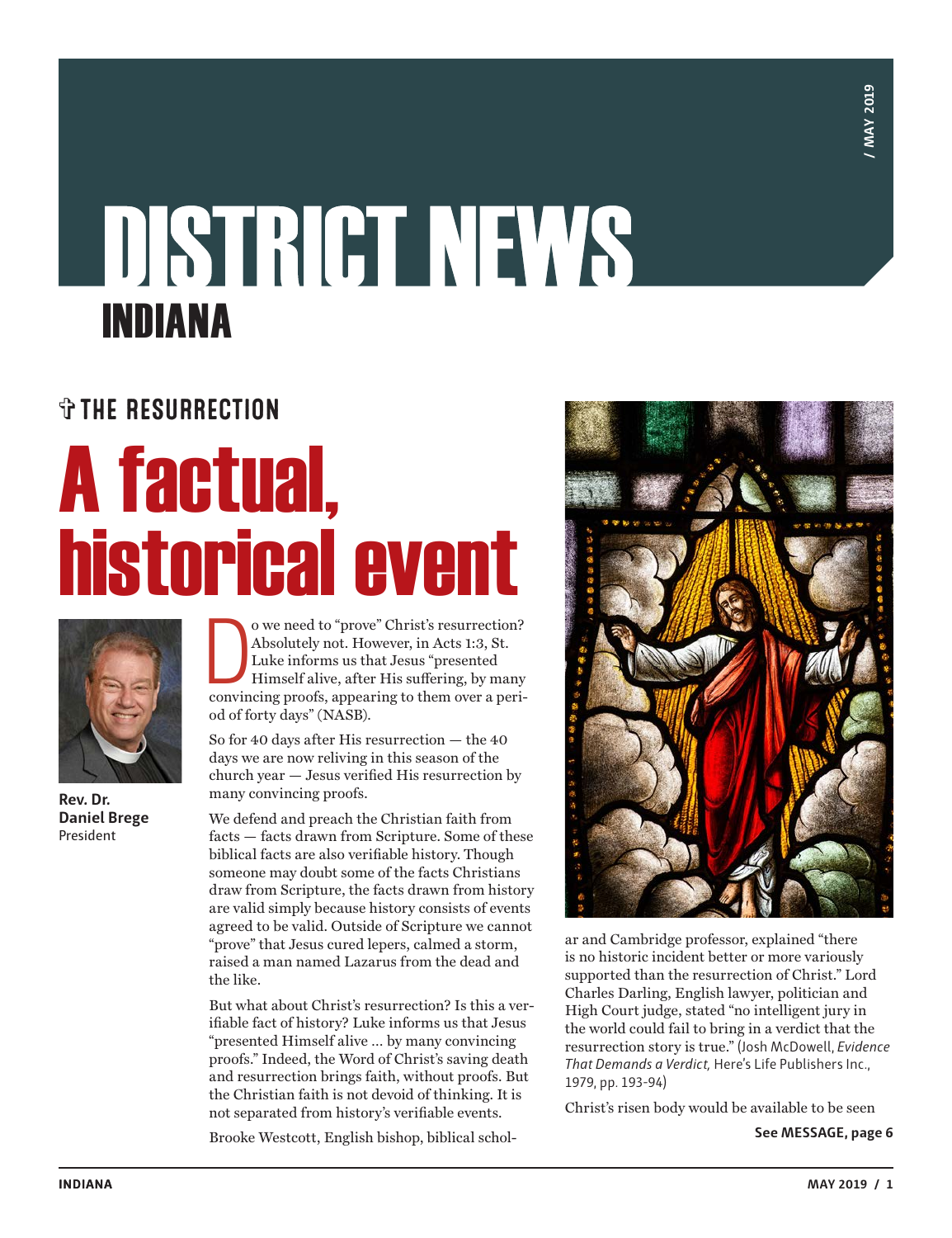## **FRIICATION**



## The 'enterprise' of curriculum

'Space: the final frontier. These are the voyages of the starship Enterprise. Its continuing mission: To explore strange, new worlds. To seek out new life and new civilizations. To boldly go where no one has gone before."

Thus begins "Star Trek: The Next Generation."

hether you are a Trekkie or not, "Enterprise" is an apt description of the new frontier of curriculum in our Lutheran schools **Explore Indiana** and Kentucky. Throughout the new from the Indiana and Kentucky. Throughout the next four months, Julie Dietrich (Indiana District Curriculum consultant) and Alicia Levitt, (The Lutheran Schools Partnership curriculum specialist), will lead 19 teachers from Lutheran schools across the district to plan and write the social studies

curriculum.

Dr. Kevin Brockberg, Indiana District executive counselor for Christian Education, addressed this select group as they convened to start the project.

The text of his message follows.



Bringing this metaphor back to earth, now in this space, in Kokomo, this is our new frontier. The Indiana District has never moved the enterprise of Lutheran education this far into curriculum. Space is vast; you are familiar with the



term 'lost in space.' While your traverse is uncharted, you do have a destination. Blasting off into the unknown without a plan leads to complete futility. I know under the guidance of Julie and Alicia, and within the dynamics of this select group, come June we can all agree, 'Mission accomplished!'

"Science fiction? No! Is it rocket science? Perhaps, and perhaps not. Yet I do like the metaphor of a rocket, and the notion of rocketing Lutheran schools to excellence. I believe the curriculum is the fuel for this voyage of excellence. You are the scientists and technicians of this trajectory, Julie and Alicia are mission control, and together you will launch teachers across the district as they propel their students to new orbits of discovery, new horizons of thinking and into the vast reaches of inquiry and the expanse of the social studies.

"Who, then, are the astronauts? The 13,000 students in schools from Gary to Kendallville, New Albany, Evansville, Louisville and locations in between. Please think of the district as your rocket boosters, powering the project toward sky-high standards. You do indeed have the right stuff; for this mission, all systems are GO! Thank you for enlisting in this project!

"Right stuff? We all have the right stuff in our God who authors and commands this universe, and so amazingly places humankind — you, me, our stakehold-

> ers and our students — at the center of His plan for new life, in a different heavenly kind of culture and civilization. As David exclaims in Psalm 8: 'Who is man that you are mindful of him … consider the heavens."

As a reader of *The Lutheran Witness*, please know that our district schools do indeed shoot for the stars! The countdown has begun: 3, 2, 1.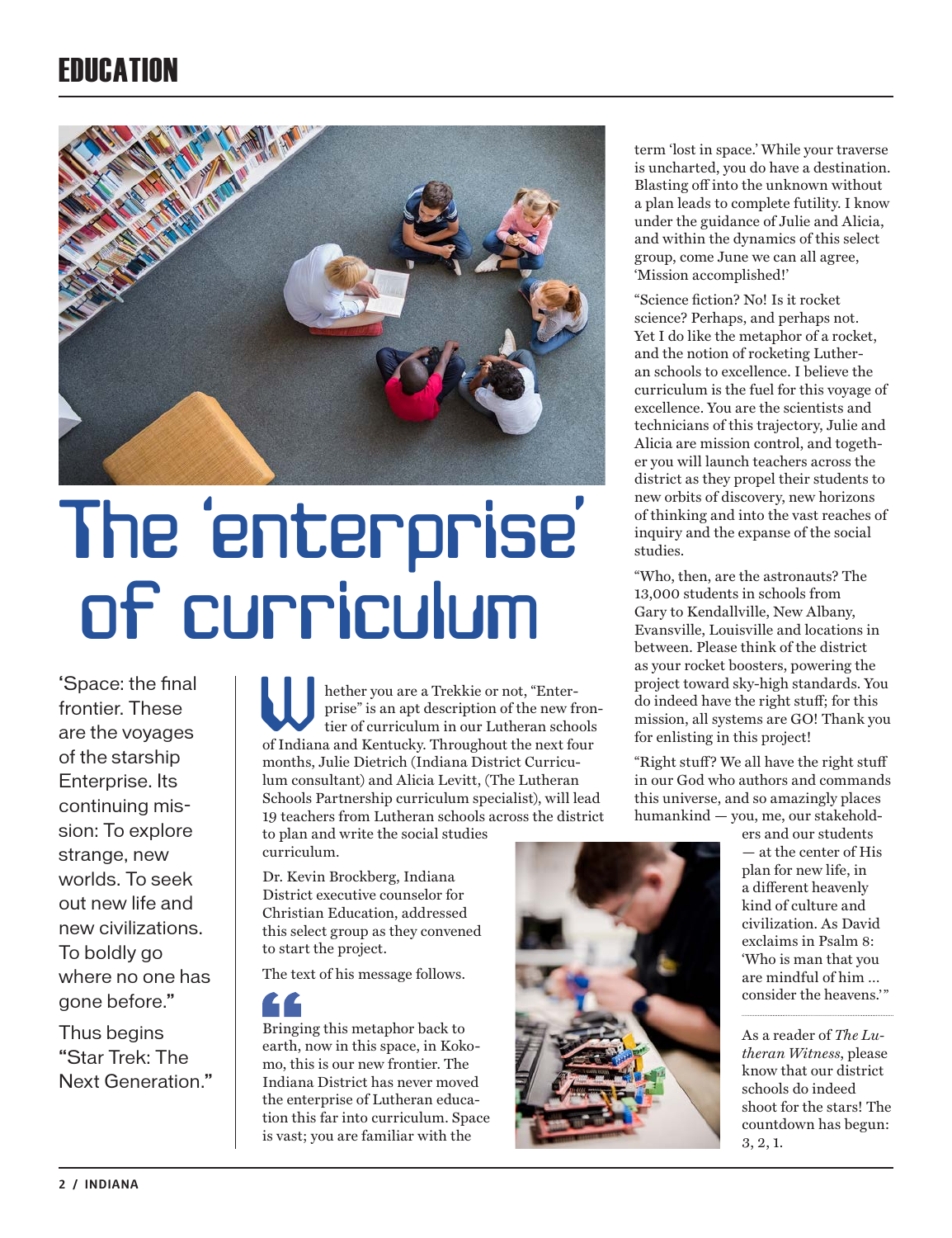## 'Providing a valuable ministry'

**Julie Dietrich** is serving as the curriculum consultant for the Indiana District, covering the Southern, Central and Northwest regions. She has 28 years of teaching experience, mostly in second grade, and has spent the last 18 years at St. Peter's Lutheran School, Columbus.



Because the tool is a living map created online, it can be viewed by other teachers in the same grade levels or content area, allowing for the professional learning community to interact and share ideas.

"Curriculum is sometimes misdefined," Julie says. "Curriculum used to be thought of as a stack of textbooks. Now it can be visualized more like a Ferris wheel where your curriculum is the center hub of the wheel with the cars representing the varied curriculum components. The textbook can still be one of the cars on the wheel, but other critical curriculum components get a car as well — assessments, state standards, faith connections, resources, instructional strategies, etc. Everything you do is curriculum.

"Teachers can use their curriculum maps as conversation tools with teachers above and below their grade level. Gaps and redundancies can be identified through a variety of reports. Having curriculum maps to engage and lead necessary vertical conversations among teachers is a huge asset. So it's not just about building the map itself, it's also the continual conversations those maps will initiate among teachers for healthy reflection of their curriculum and instruction."

Tracie Douglas, early childhood teacher at Our Shepherd, Avon, says the impact she sees at her school is positive.

"This initiative highlights the importance of high quality early childhood education and will help all early childhood educators in the Indiana District by providing not only valuable resources and information, but also community."

Julie is also working with a team of teachers from around



LL Our teachers can sometimes feel isolated from support or resources that larger schools enjoy, but Julie works to connect schools throughout the district through conversation, encouragement, empowerment and collaboration."

**Sandy Price** Trinity, Elkhart, principal

the district to begin creating another kind of map — a consensus map for grade levels and content areas that creates consistency across all the Lutheran schools. Consensus maps ask critical questions of educators. "What do we want all our Lutheran schools to teach for third grade? How can consensus maps be a tool to intentionally connect our Lutheran faith into everything we teach? Consensus maps get all the schools on the same page," Julie says.

She is also encouraging community through "conversation days," when teachers come together across the district to share curriculum ideas. The idea has now expanded to having a conversation day for principals, which is planned for Nov. 29.

"Our teachers can sometimes feel isolated from support or resources that larger schools enjoy, but Julie works to connect schools throughout the district through conversation, encouragement, empowerment and collaboration," says Sandy Price, principal of Trinity, Elkhart.

Larry Brummet, fifth-grade teacher at Trinity, felt encouraged by his time collaborating with other teachers.

"I left empowered, finding the time worthwhile, especially since I gained ideas from others in my grade level. I was encouraged by positive feedback from my peers about things I was doing in my classroom. I'm thankful to now have a network to collaborate and share ideas moving forward."

Julie has also created Facebook pages for grade levels to continue the conversation after their meeting is over.

Price adds: "Julie is gifted not only as a curriculum coordinator; she is providing a valuable ministry to everyone that has the privilege of working with her through the attention and acceptance she gives each individual, and the encouragement to see things in a new light, to try a new path and embrace the power of 'yet.'"

For questions about upcoming conversation days for teachers or principals, contact Julie Dietrich at *julie.dietrich@in.lcms.org.*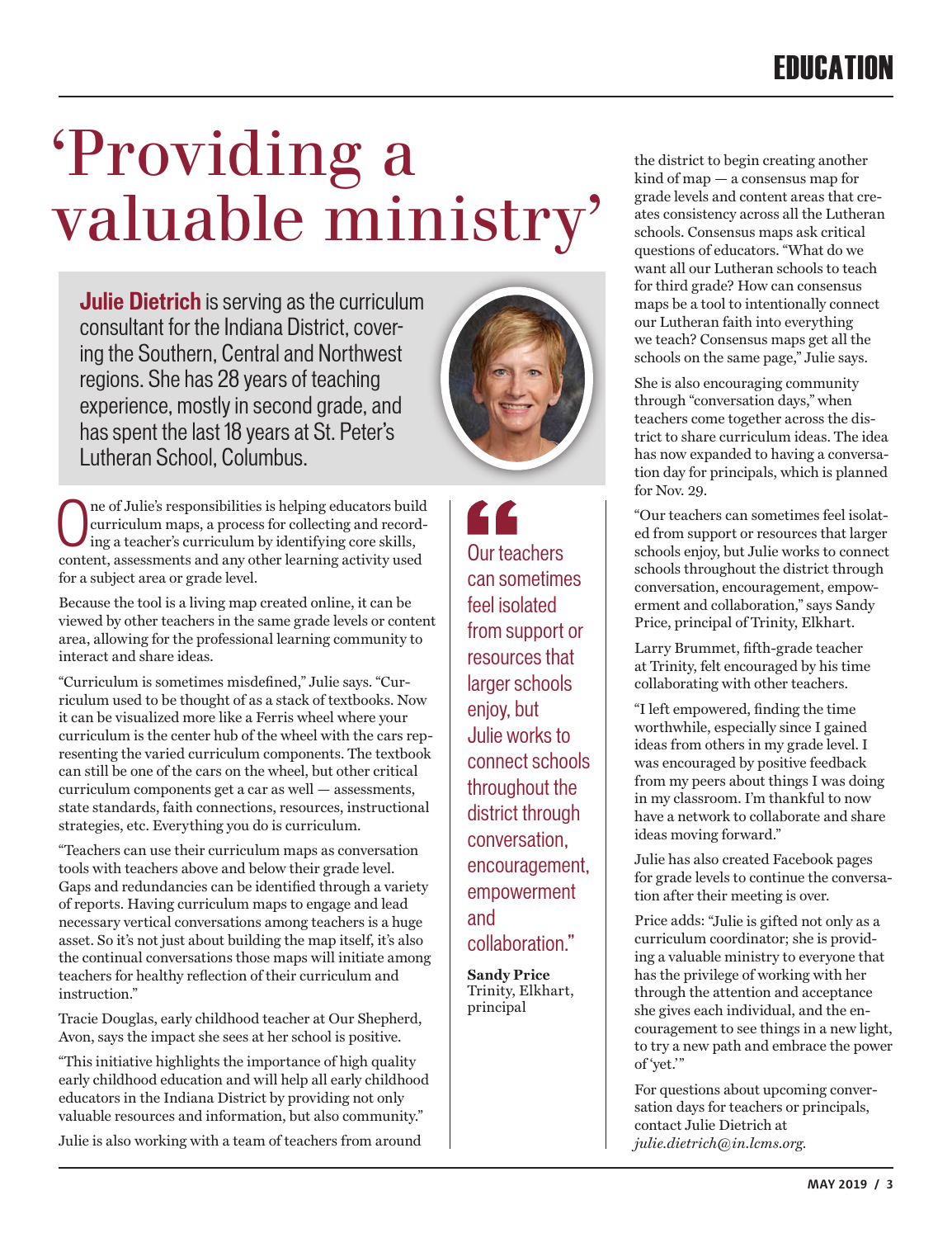## OUTDOOR MINISTRY

## **Got summer plans?**





**Campers enjoy high ropes at Lakeview (left) and a trail at Camp Lutherhave (above).**

## *Camps offer fun and fellowship in Christian setting*

What are your children or grandchildren doing this summer? What if they could experience tons of fun while nurturing their faith in Christ amid the great outdoors of God's creation? What if they could also develop more independence, self-worth, leadership skills, responsibility and friendships?

The Indiana District is actually blessed to have two such places — Lakeview Ministries in the south and Camp Lutherhaven in the north.

Although warmer temperatures, green landscapes, sunshine and fresh air sound appealing, more enticing entertainment opportunities are being offered indoors every year. In fact, on average, American kids today spend a whopping 7.5 hours per day on electronics and only four minutes playing outside.

Increasingly, research is telling us what we probably already knew — that being outside is good for you. Studies now show that playing outside makes kids

happier and healthier, and that time spent in nature makes people more caring and generous. As Christians, we also know from Ps. 19:1-2 that:

"The heavens declare the glory of God, and the sky above proclaims his handiwork. Day to day pours out speech, and night to night reveals knowledge."

If you haven't done so yet, check out what these district camps are up to in your neck of the woods. Both camps have sessions for kindergarten through high-school students and also family camps. One- to six-day programs are offered, and financial aid is available.

#### Lakeview Ministries

You and your family are welcome to three different sites located in Southern Indiana, where Christian experiences of growth, inspiration and recreation are provided.

Camp Lakeview and Lakeview Villages are located in Seymour and operate summer camp programs as well as yearround retreat facilities. Camp Lakeview's summer camp serves kids from kindergarten through sixth grade with classic activities like horseback riding, swimming, zip lining, field games, archery, crafts and more. Lakeview Villages targets older youth with programs for sixth- through 12th-graders, including water sports, mountain biking, highropes challenges and archery tag. Both sites have activities and facilities for people of all ages through family programs and rental opportunities.

The third site, Camp Cedarbrook, is new to the Lakeview Ministries' family of camps. Guests can make use of the pavilion, log cabin and bathhouse for day events like picnics, family reunions and weddings. Some rustic overnight camping at primitive sites is also available. Expansion plans for this site are in the works with the goal of furthering the ministry opportunities available, specifically to families and adults.

In 2019, Lakeview Ministries will take major steps toward expansion by conducting the "A Place For YOU" capital campaign. All three sites will benefit from improvements and upgrades so that Lakeview Ministries can continue to serve as many people as possible. Staff can't wait to see you at camp soon!

#### Camp Lutherhaven

Planning is underway for another great summer that offers your family and congregation an array of options, including

Continued on next page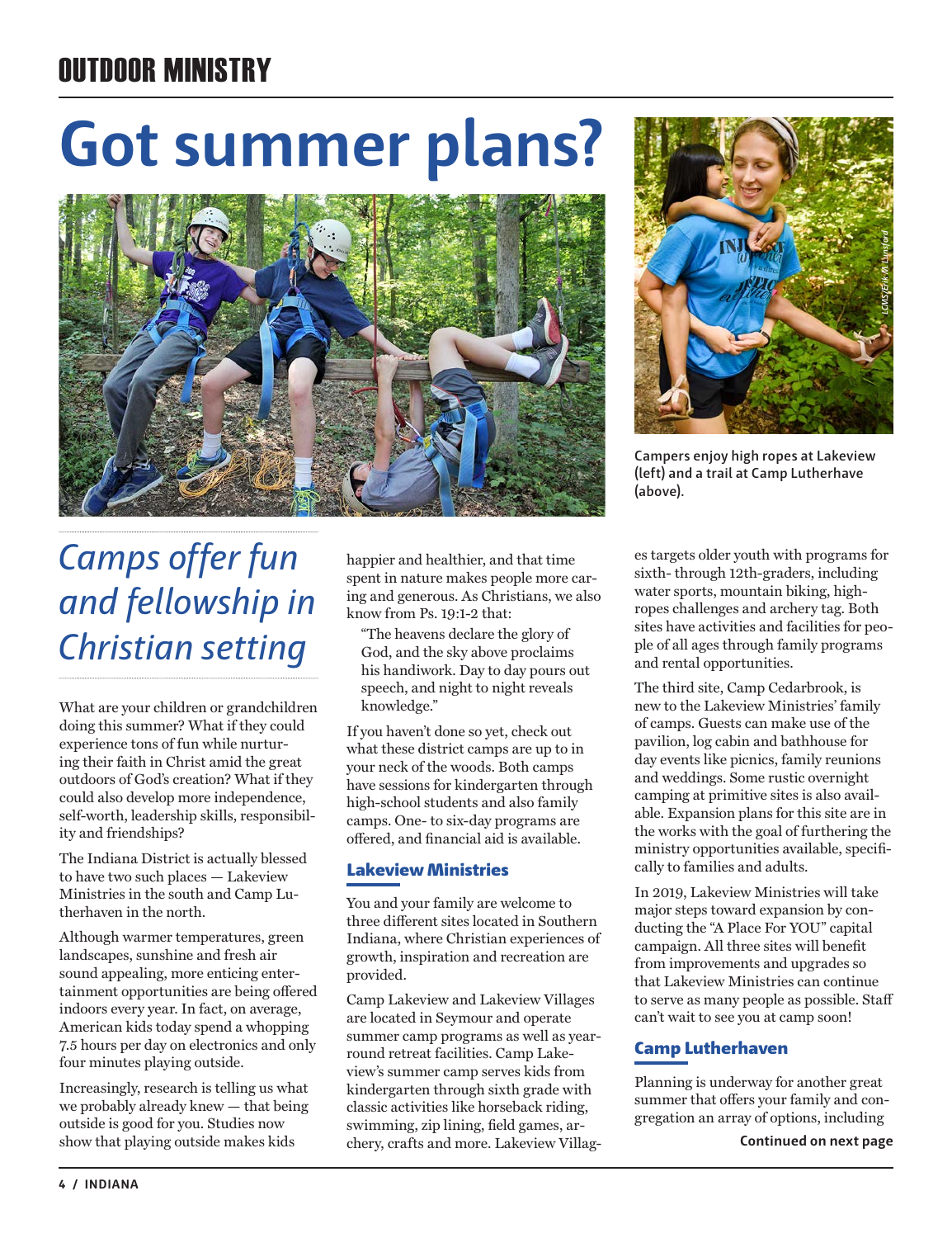## **Bethesda has resources available to help welcome people of all abilities**

Bethesda Lutheran Communities' mission is to enhance the lives of people with intellectual and developmental disabilities through services that share the Good News of Jesus Christ. Bethesda is happy to share ways for you to include people of all abilities in the life

of your congregation. Bethesda also has resources to assist you in welcoming people of all abilities, including:

▶ *Adapting Curriculum Using the Five Senses* is a pamphlet that encourages teachers and leaders to support learners who need to understand concepts



in a different way. It provides educators with ideas and examples about reaching objectives and goals. The pamphlet is available at *cph.org*.

- ▶ *Building on the Rock* is a Bible study curriculum that covers the basics of confirmation. Written at a grade 3-4 reading level, each lesson covers one concept for complete understanding by the entire class. Units consist of "The Bible," "Baptism," "Communion," "The Ten Commandments" and "The Lord's Prayer." Sold by the unit, they are available at *cph.org*.
- ▶ *Welcome to My World* is a coloring book that is great for those up to grade 5 who are discovering that people of all abilities belong in the classroom, church and community. Sample pages are available for free at *bethesdalc.org-faith-resources*, and the entire book is available at *cph.org.*
- ▶ *Wonderfully Made* disability awareness materials are available for free at *bethesdalc.org-faith-resources*. Materials include a chapel service and Bible studies for children of all ages.

Bethesda is available as a resource to you and your church or school. For more information, reach out to *Kimberly.Trombley@bethesdalc.org*.

### **(CONTINUED FROM PAGE 4) CAMPS** *LCMS/Erik M. Lunsford*

programs tailored for all ages. It also features weekend family programs, including family camp, father/son weekend, mother/daughter weekend, 5K run/ walk, and kindercamp.

Lutherhaven's carefully chosen staff, along with a program that includes recreation, God's Word, group activities, a Christian community, worship, personal growth and tons of fun create an unforgettable experience.

This year marks Lutherhaven's 70th anniversary in ministry! Started in 1949 by Gene Burger, a Lutheran school principal, Lutherhaven began as a summer-only ministry and has now expanded, adding facilities and programs that accommodate a wide range of needs year-round. These include groups and events such as family retreats and reunions, women's/men's retreats, boy/ girl scouts, school outdoor education, staff/team retreats, servant events, church picnics, personal retreats, and more. In fact, families or couples may now rent a lake cottage that was just added last year.

This summer, come help Lutherhaven celebrate God's mighty handiwork both in its rich history and into an exciting future. A special 70th anniversary celebration is planned for July 21 beginning at 11 a.m. and featuring outdoor worship, chicken dinner and an afternoon

of fun.

Lutherhaven reaches out with the love of Christ by providing the setting and resources to strengthen the faith of individuals and complement the ministry of churches.

#### **For more information, contact:**

#### **Lakeview Ministries** Dave Vandercar • 812-342-4815

*lakeviewministries.camp*

#### **Camp Lutherhaven**

Tim Jank • 260-636-7101 *lutherhaven.org*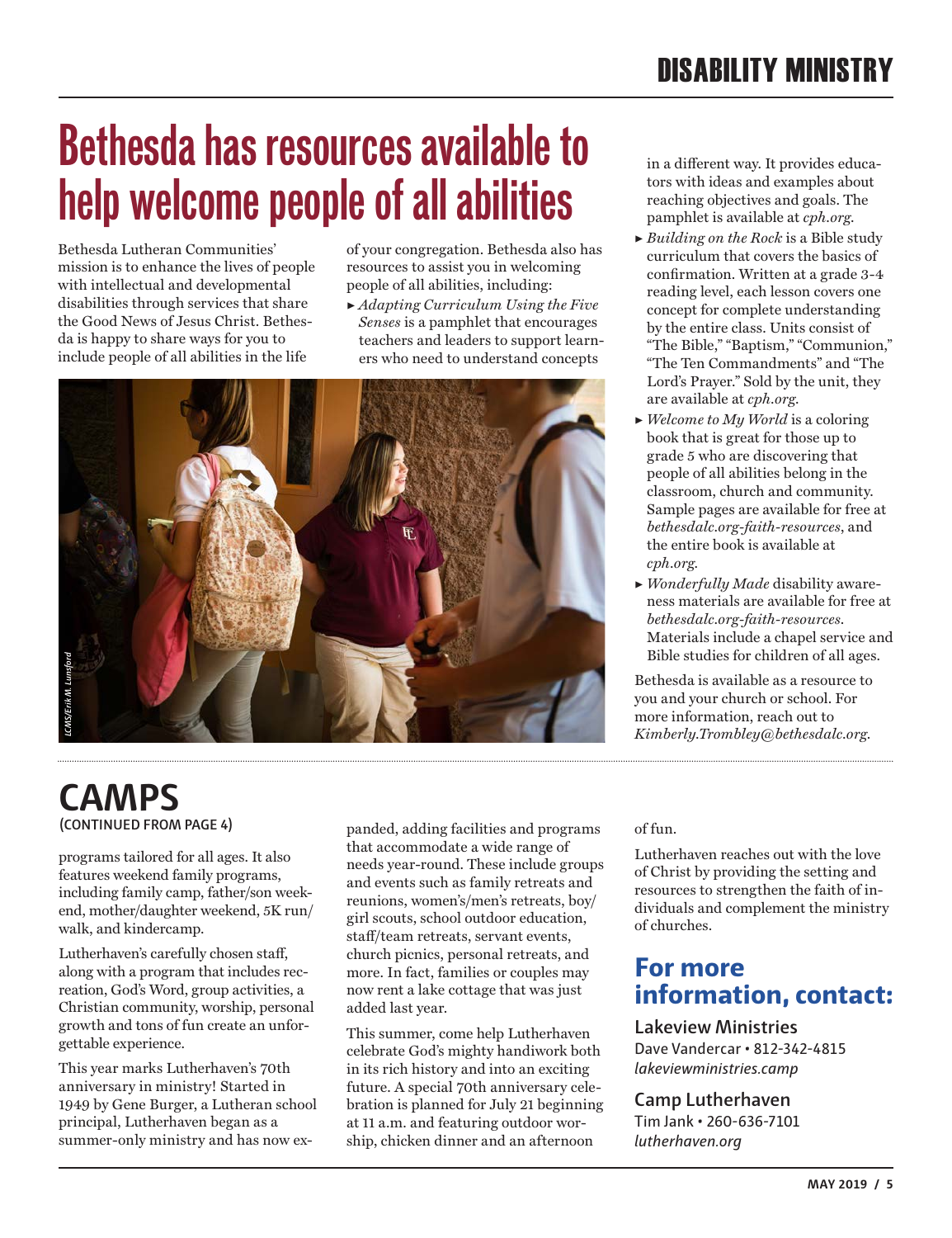## **STEWARDSHIP**

## **Give or get?**



**Ken Schilf** Council of Resources

Years ago when it was time for<br>a family picture, someone was<br>always left out. Unless you hired a family picture, someone was always left out. Unless you hired a professional photographer, the picture-taker wasn't in the picture. However, with smartphones today, you can "turn" the lens around and with a long attached "stick," snap the picture with you in it.



We are living in a "selfie" world

today. We strive to have the latest and best possessions — things that we can call our own like our house, car, friends, phone, possessions and money. We think we own it all because of our hard work or our great education. When we graduate from school, we think we can control our future. As a result, our lives are characterized more by self-sufficiency than depending on God.

However, the Bible tells us in Eccl. 5:15:

"As he came from his mother's womb he shall go again, naked as he came, and shall take nothing for his toil that he may carry away in his hand."

From day one of creation, all is God's. So if nothing belongs to us, we are to be good stewards of God's creation. And with that being said, then our thinking and actions should be one of an attitude of gratitude. It releases us from the rat race of how much more do we need to get, to the responsibility of being wise managers of what God gives us.

#### **(CONTINUED FROM PAGE 1) MESSAGE**

and touched for 40 days, during which such touching and seeing created many convincing historical proofs, demonstrating that the man Jesus, at a specific point in time, truly rose from the dead. In Acts, preachers would approach unbelievers by pointing to the historical fact of Christ's resurrection. In Acts 17:31, the apostle Paul appealed to the pagans on Mars Hill by stating that God will judge the world through a man, and that man God had validated "and of this he has given assurance to all by raising him from the dead." Paul here states that Christ's resurrection is such a verified historical event, that as history it stands as "proof to all men."

After Paul proclaimed to King Festus the death and resurrection of Jesus, Festus maintained that Paul must be out of his

mind (Acts 26:24). Paul responded: "For the king knows about these things. … For I am persuaded that none of these things has escaped his notice, for this has not been done in a corner" (v. 26). Indeed, the evidence for the Lord's resurrection did not occur in a corner, but was so publicly known that Festus could not deny it. Many through the years have tried to disprove Christ's resurrection, only to realize it is a factual, historical event.

Do we need such historical proof? No, a baby is saved through Holy Baptism without grasping a bit of such evidence. However, the Christian faith, unlike other religions, has solid history on its side. As did preachers in the early history of the faith, so, too, we can use this resurrection history to perk up the ears of unbelievers. We then also proclaim our God entered history, became the center of history, and by His historical death and resurrection saves those caught in man's fallen history.

# **Prayer**

#### **Week of May 6**

- › Kansas District › Circuit 22 – Evansville East
- › St. John, Evanston
- 
- › Our Saviour, Evansville › Our Redeemer, Evansville
- › Trinity, Henderson
- › Peace, Owensboro
- › Emmanuel, Tell City
- › Mission: Campus Ministry, University of Louisville
- › RSO: Lutheran Social Services, Fort Wayne

#### **Week of May 13**

- › Michigan District
- › Circuit 2 Gary
- › Trinity, Crown Point
- › Faith, DeMotte
- › Good Shepherd, Gary
- › Our Saviour, Gary
- › St. John, Gary
- › St. Michael, Hebron
- › Trinity, Hobart
- › Trinity Memorial, Merrillville
- › Mission: Campus Ministry, Indiana State University, Terre Haute
- › RSO: Lutheran Special Ed Ministries, Fort Wayne

#### **Week of May 20**

- › Mid-South District
- › Circuit 6 Kendallville
- › Trinity, Auburn
- › Immanuel, Avilla
- › St. John, Columbia City
- › Zion, Columbia City
- › Zion, Corunna
- › Clear Lake, Fremont
- › Lake George, Fremont
- › Zion, Garrett
- › St. John, Kendallville
- › Shepherd by the Lakes, Syracuse
- › Messiah, Wolcottville
- › Living Water, Wolf Lake
- › Mission: Campus Ministry, Purdue,
- Indiana Tech; Ivy Tech, Fort Wayne › RSO: Siberian Lutheran Mission Society, Fort Wayne

#### **Week of May 27**

› Memorial Day — Please remember our veterans, active military and those who gave their lives for this country.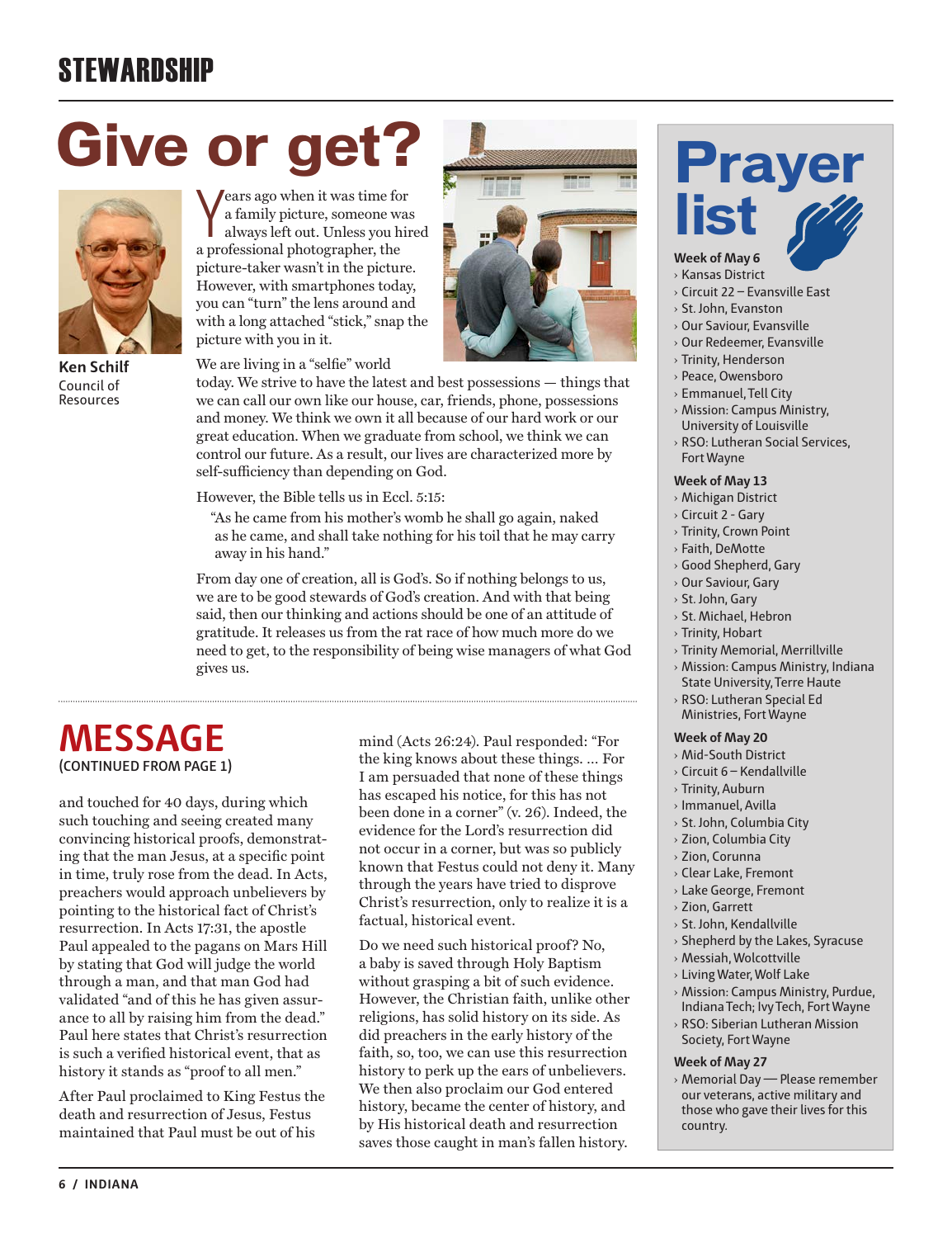## **CELEBRATIONS**

### **May Birthdays**

**May 1** Myrtle Trubey, 96 Trinity, Hobart

**May 2** Margaret Moeller, 93 Heritage, Valparaiso

**May 4** Carl Wohlschlegel, 91 Faith, Louisville

**May 5** Anna Rosebrough, 91 Our Shepherd, Avon Norma Hentchel, 90 Grace, New Albany

**May 7** Alberta Duwe, 97 Immanuel, Seymour

**May 8** Fran Sapper, 95 Trinity, Hobart Clarice (Kelley) Porter, 92 Zion, Decatur

**May 9** Walter Scare, 90 Holy Cross, Fort Wayne

**May 10** Janas Brandt, 92 Holy Cross, Fort Wayne

**May 12** Oguerita McKinney, 97 St. Peter's, Brownstown

**May 13** Josephine Lawson, 92 Grace, New Albany



**May 14** Doris Loretta Hackman 93, Immanuel, Seymour

**May 16** Lucile Hall, 92 St. Paul's, Fort Wayne Helen Stebbe, 90 Calvary, Indianapolis **May 20**

Arnita Schroeder, 94 St. John (Bingen), Decatur Donald Voelker, 94 St. John's, White Creek Edgar Baumgart, 92 St. John, Lanesville

**May 25** Dean Bennett, 94 Calvary, Plymouth

**May 27** Harriett Facks, 94 Holy Cross, Fort Wayne Rev. David Graef, 92 Heritage, Valparaiso Arthur Pinnow, 90 St. Paul's, Fort Wayne

**May 28** Agnes Martin 90 Calvary, Plymouth **May 29** Laverne Bernhardt, 96 Calvary, Indianapolis

**May 30** Bob Hegerfeld, 95 St. John, Monroeville

**May 31** Glenroie Pruss, 61 St. John's, Farmers Retreat Lenora Strakis, 90 Our Shepherd, Avon

#### **Belated**

**April 18** Verna Schuette, 91 St. John's, Farmers Retreat

**April 28** Marvin Schroeder, 98 St. John (Bingen), Decatur

### **Calendar**

#### **May 1**

Vicarage and Call Services, Concordia Seminary, St. Louis

**May 6-8** Southern Pastors Conference, Camp Lakeview

**May 13-14** Northern Pastors Conference, Oakwood Resort

#### **May 17**

Graduation: Concordia Theological Seminary, Fort Wayne (CTSFW), and Concordia Seminary, St. Louis

**June 1** Early Childhood Conference

**June 16-29** Christ Academy: Timothy School, **CTSFW** 

**June 16-29** Christ Academy: Phoebe School, CTSFW

**June 17-21** Organist Workshop (Primer Level), CTSFW

**June 24-28** Organist Workshop (Intermediate Level), CTSFW

**July 11-15** LCMS Youth Gathering, Minneapolis

**July 18-19** Indiana District Administrators **Conference** 

**July 19-25** LCMS Convention, Tampa **Oct. 9-19**

Best Practices Heartland, Cornerstone, Carmel

### **May Anniversaries**

#### **May 1**

Mr. and Mrs. Jack Hayes, 65 Holy Cross, Fort Wayne Mr. and Mrs. Gaylord Sonner, 54 St. John, Lanesville

**May 2** Mr. and Mrs. Gene Baumgartner, 62 St. Paul (Preble), Decatur

**May 3** Mr. and Mrs. Ronald Smith, 62 Immanuel, Avilla

**May 4** Mr. and Mrs. Max Myers, 51 Holy Cross, Fort Wayne

**May 5** Mr. and Mrs. Al Boring, 51 Our Redeemer, Evansville

**May 6** Mr. and Mrs. Earl Kruger, 58 Bethlehem, Fort Wayne Mr. and Mrs. Jim Kalinke, 52 Heritage, Valparaiso

**May 9** Mr. and Mrs. Ralph Baxter Jr., 50 Holy Cross, Fort Wayne

**May 10** Mr. and Mrs. William Foerg, 50 St. James, Logansport

**May 11** Mr. and Mrs. Don Voelker, 72 St. John's, White Creek

**May 12** Mr. and Mrs. Vincent Werle, 51 St. James, Lafayette

**May 13** Mr. and Mrs. Robert Crowley, 58 St. Peter's, Brownstown

Mr. and Mrs. Dick Howell, 53 Immanuel, Avilla

**May 14** Mr. and Mrs. Ivan Wortmann, 64 Trinity, Darmstadt Mr. and Mrs. Jack Myer, 58

St. James, Lafayette **May 15** Mr. and Mrs. Robert Boyer, 54

Our Shepherd, Avon Mr. and Mrs. Willard Niederbaumer, 60 St. John's, Farmers Retreat

**May 16** Mr. and Mrs. Alan Collins Calvary, Indianapolis

**May 17** Mr. and Mrs. Robert Barnett, 50 St. Peter, North Judson

**May 18** Mr. and Mrs. Gerald Peerman, 52 Our Redeemer, Evansville

**May 19** Mr. and Mrs. Mike Hawkins, 57 Zion, Seymour

**May 20** Mr. and Mrs. Ewald Grieb, 58 Grace, New Albany Mr. and Mrs. Mike Snyder, 52

Grace, New Albany

**May 21** Rev. and Mrs. Richard Maassel, 59 St. Paul's, Fort Wayne

**May 22** Mr. and Mrs. Chester Rust, 64 Immanuel, Seymour Mr. and Mrs. Karl Scheumann, 54 Holy Cross, Fort Wayne

Mr. and Mrs. Dale Schuette, 54 St. John's, Farmers Retreat

**May 23** Mr. and Mrs. Don Brown, 55 Zion, Decatur

**May 24** Mr. and Mrs. Paul Luke, 61 St. John's, Farmers Retreat

**May 25** Mr. and Mrs. Ken Wiser, 72 Grace, New Albany Mr. and Mrs. Don Feagley, 62 Trinity, Darmstadt Mr. and Mrs. Louis Herring, 56 St. Peter, North Judson Mr. and Mrs. Ed McCoy Sr., 56 Trinity, Darmstadt Mr. and Mrs. Rod Swearingen, 51

Grace, New Albany **May 26**

Mr. and Mrs. Richard Hackman, 56 St. Peter's, Brownstown

**May 28** Mr. and Mrs. Virgil Schulte, 64 Immanuel, Seymour

**May 29** Mr. and Mrs. Paul Scare, 54 Grace, New Albany Mr. and Mrs. Fred Woodward, 54

Holy Cross, Fort Wayne

**Belated April 29** Mr. and Mrs. Ralph Luke, 58 St. John's, Farmers Retreat